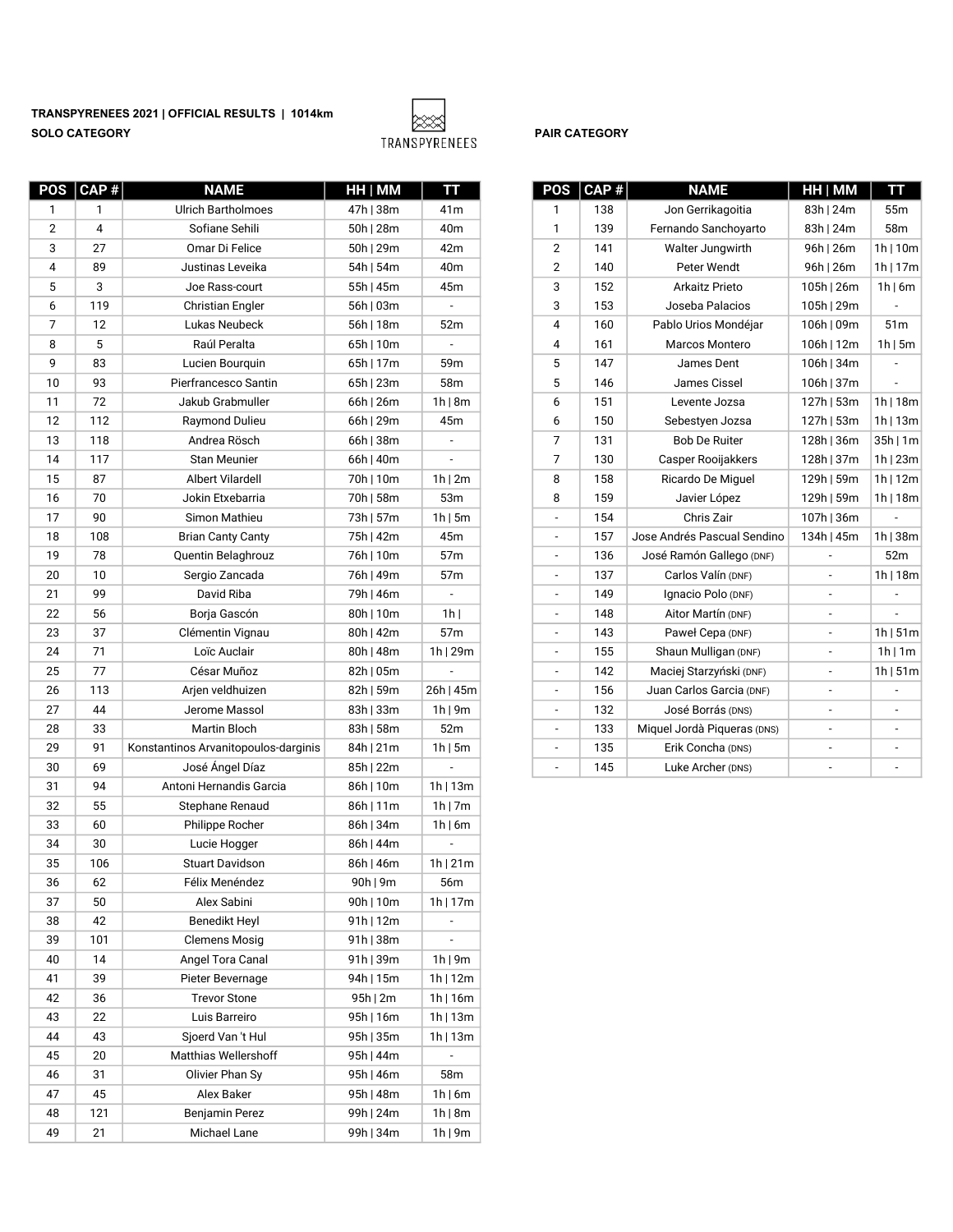| 50                       | 85  | Ettore Burrini                | 102h   19m    | 1h/18m                   |
|--------------------------|-----|-------------------------------|---------------|--------------------------|
| 51                       | 65  | Juan Bermúdez                 | 102h   19m    | 52m                      |
| 52                       | 111 | David Navinés Calvo           | 103h   53m    | ä,                       |
| 53                       | 41  | Roberto Rekalde               | 103h   55m    | 1h/9m                    |
| 54                       | 115 | Ander Aguiriano               | 104h   41m    |                          |
| 55                       | 19  | Jimmy Polesello               | $106h$   6m   |                          |
| 56                       | 58  | Jim Armshaw                   | 106h   14m    | 1h/29m                   |
| 57                       | 38  | Albert Gallardo               | 106h   41m    | 1h/21m                   |
| 58                       | 109 | Aday Palmero Acosta           | 107h   35m    | 1h/26m                   |
| 59                       | 103 | Ion Peironcely                | 107h   36m    | 1h/13m                   |
| 60                       | 13  | Carlos Rincón                 | 107h   37m    | 1h   13m                 |
| 61                       | 95  | Caroline Prigent              | 108h   14m    |                          |
| 62                       | 73  | Andrei Andriescu              | $109h$   7m   | 1h/11m                   |
| 63                       | 66  | Juan Carlos Serrano           | 110h   14m    | 57 <sub>m</sub>          |
| 64                       | 26  | Reeta Nykanen                 | $111h$   33m  | 1h/27m                   |
| 65                       | 88  | Luis Jorge Del Barco          | $123h$   9m   | 28h   50m                |
| 66                       | 23  | Andrew Hunt                   | 123h   28m    |                          |
| 67                       | 11  | Paul Vaneveld                 | $125h$   1m   | 57 <sub>m</sub>          |
| 68                       | 74  | Antonio Verguizas             | 126h   49m    |                          |
|                          | 48  | Nadav Rindler                 |               |                          |
| 69                       |     |                               | 126h   55m    | 1h   13m                 |
| 70                       | 68  | Jorge Landa                   | $127h$   6m   | $1h$   5m                |
| 71                       | 35  | Lluís Quemada                 | 127h   11m    |                          |
| 72                       | 102 | José J. Madrid                | 127h   37m    | 1h/32m                   |
| 73                       | 114 | Marcos De Paiva Bueno         | 128h   54m    | 1h   23m                 |
| 74                       | 116 | <b>Tibor Korocz</b>           | 129h   16m    |                          |
| 75                       | 100 | Hugo Díaz                     | 130h   32m    | 1h   52m                 |
| 76                       | 64  | Roger Ferré                   | $135h$   5m   | ä,                       |
| 77                       | 40  | Mathilde Maltaire             | 153h   31m    | 1h   39m                 |
| ÷,                       | 76  | Martín Rey (DNF)              |               | 1h   27m                 |
| $\overline{a}$           | 25  | Alfonso Navarro (DNF)         | ÷.            | ä,                       |
| $\frac{1}{2}$            | 34  | Javier Fuentes (DNF)          | ÷,            | 1h/33m                   |
|                          | 54  | Joel Martínez (DNF)           | ÷,            | 1h/39m                   |
|                          | 15  | Lucia Schober (DNF)           |               | 1h/59m                   |
|                          | 110 | Tim Kremer (DNF)              |               |                          |
|                          | 104 | Carlos Bartomeus Oliart (DNF) |               |                          |
| $\frac{1}{2}$            | 8   | Diego Martinez Penades (DNF)  | ÷,            | $\overline{\phantom{a}}$ |
| -                        | 120 | Leo Andrioni (DNF)            |               | -                        |
| ÷,                       | 53  | Tom Heinen (DNF)              | ÷,            | ÷,                       |
| -                        | 51  | Philippe Coussy (DNF)         | $\frac{1}{2}$ | $\blacksquare$           |
| ۰                        | 32  | Pablo Prieto (DNF)            | $\frac{1}{2}$ | $\overline{\phantom{a}}$ |
| ۰                        | 17  | Jordi Aragunde Miguens (DNS)  | ۰             |                          |
| ۰                        | 18  | Mathieu Decouttere (DNS)      | ÷,            |                          |
| ۰                        | 24  | Marius Karteusch (DNS)        | ÷,            | $\overline{\phantom{a}}$ |
| ۰                        | 46  | Juan Ramón Vilar (DNS)        | ä,            | ٠                        |
| $\overline{\phantom{m}}$ | 47  | Kurt Edmonds (DNS)            | ÷,            |                          |
| ÷,                       | 49  | Yves Montero (DNS)            | ÷,            |                          |
| ÷,                       | 52  | David Palmer (DNS)            | ÷,            | ÷,                       |
| ÷,                       | 57  | Miguel Ángel Martí (DNS)      | ÷,            |                          |
|                          | 59  | Ramón Álvarez (DNS)           |               |                          |
| $\overline{\phantom{a}}$ | 61  | Adam Aldum (DNS)              | ÷,            |                          |
| $\overline{\phantom{0}}$ | 63  | Tomas Kulvietis (DNS)         | ٠             |                          |
| ÷,                       | 67  | Gorka González (DNS)          | ÷,            |                          |
| ÷,                       | 75  | Bart Vrancken (DNS)           |               |                          |
|                          | 79  | Frederico Gabrielli (DNS)     |               |                          |
| $\frac{1}{2}$            | 82  | Steven Cozijn (DNS)           | ÷,            |                          |
|                          |     |                               |               |                          |